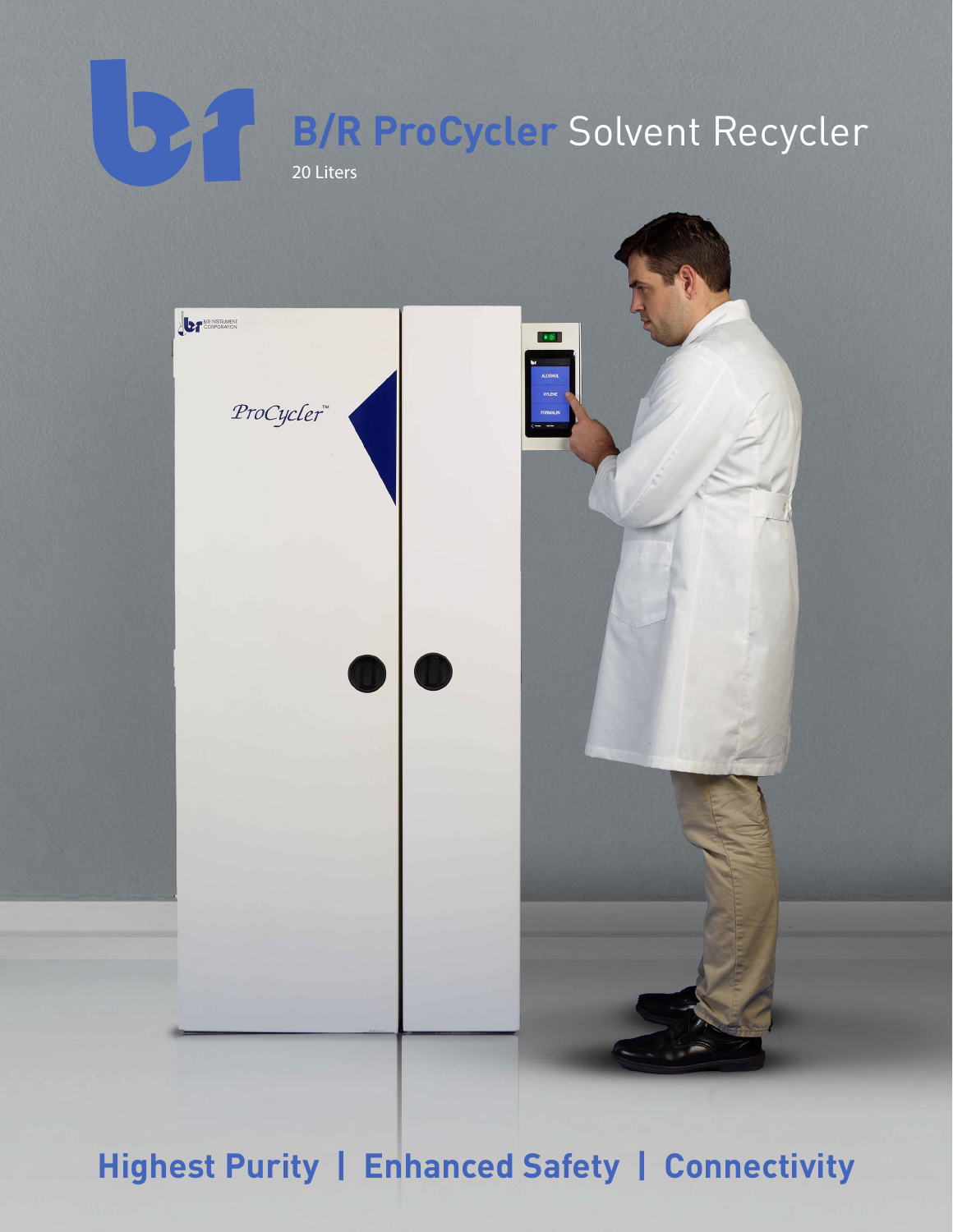# **Choose B/R for Solvent Recycling**

B/R Instrument has specialized in laboratory distillation equipment since 1966. Common uses of its distillation systems include solvent recycling, solvent purification, crude oil distillation, and many other applications of high efficiency fractional distillation.

#### **Pure Solvent for less than new:**

Bring used solvents back to their original purity or higher. Save on purchase and disposal costs.

#### **Great Return on Investment:**

Solvent recyclers pay for themselves in about a year. After that, each batch of recycled solvent is like free money.

**•••••••••••••••••••••••••••••••••••••••••••••••••••••••••••**





**•••••••••••••••••••**

# **Why Recycle Solvents?**

### **No time? No problem.**

Requires less than 5 minutes operator time per cycle. Push start, walk away.

#### **No space? Fits anywhere**

Smallest footprint available. Place against wall or other equipment. Only required access from the front.

#### **What about purity?**

Recycle with confidence - Purity is guaranteed! Pure solvents every time. Recycle solvents over and over, indefinitely. No solvent degradation.

**•••••••••••••••••••**



| <b>Xylene</b> | 4-5 liters per hour |
|---------------|---------------------|
| Alcohol       | 1-3 liters per hour |
| Formalin      | 2-3 liters per hour |



#### **Recycling Rates System Dimensions Purity Guarantee**

| <u>Height</u> | 159 cm |
|---------------|--------|
| Width.        | 75 cm  |
| Lenath        | 49 cm  |



|               | Purity | Concentration |
|---------------|--------|---------------|
| <u>Xylene</u> | 99.9%  | 99.9%         |
| Alcohol       | 99 9%  | 95%           |
| Formalin      | 99.9%  | 1በ%           |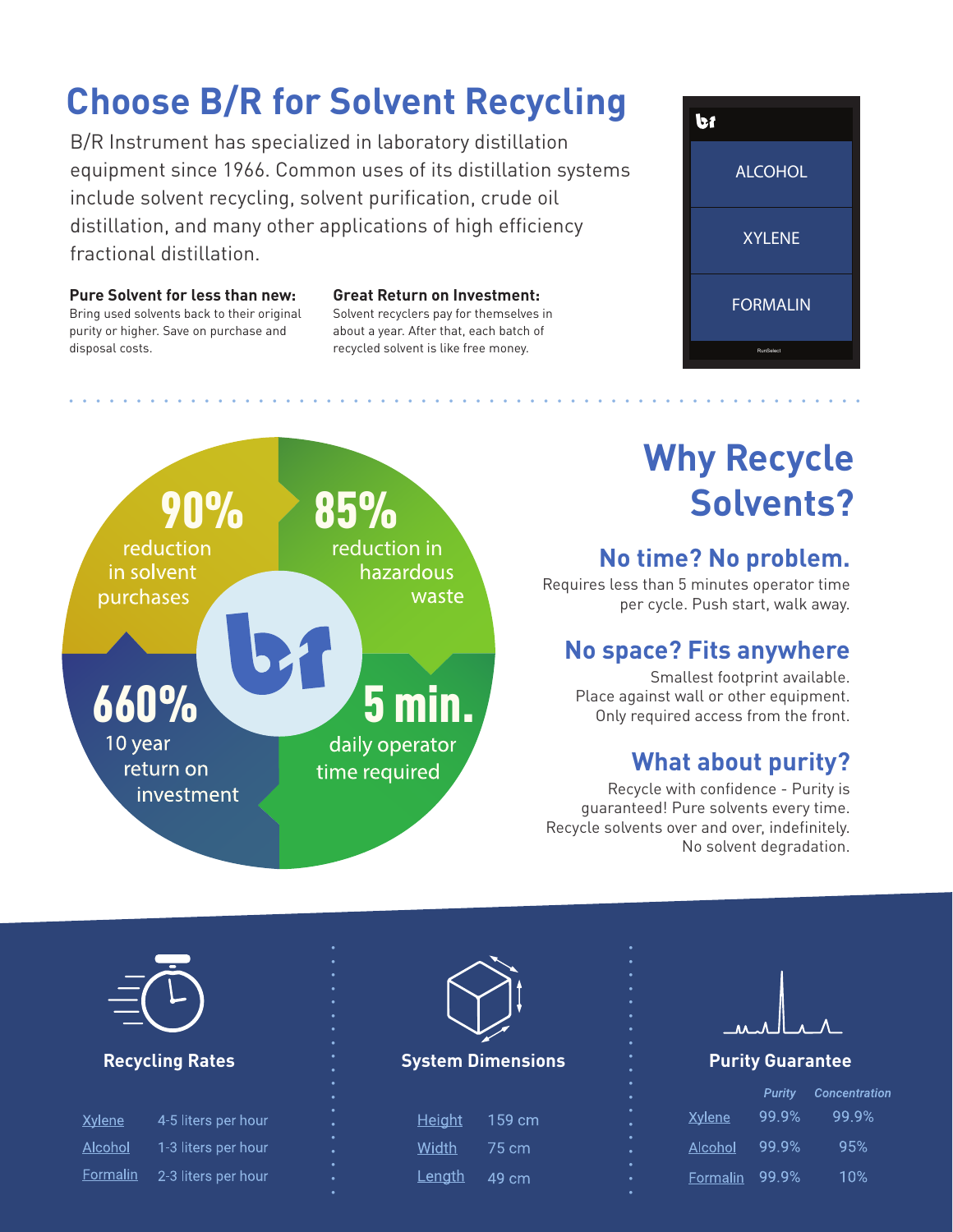# **Features & Benefits**

### **1** Purity is triple checked

**Fractional Distillation** - Checks boiling points to guarantee purity.

**Quick Checks Onsite** - Use quick check to double check purity.

**GC** - Send samples to B/R for free high tech GC analysis.

### 2 Safety Features

**Earthquake Sensor** - Monitors for earthquakes.

**Vapor Sensor** - Monitors air for vapors.

**Safety Enclosure** - Totally encloses recycler and solvents.

### **Stay Connected 3**

**Real Time Alerts** - Get real time alerts on your mobile phone.

**Preventative Maintenance -**  Get reminders on screen.

**Quarterly Reports** - Upload data and receive recycling reports.

#### **<sup>P</sup>ur<sup>e</sup> <sup>S</sup>olvent<sup>s</sup>** i II i A QC FD Quality Control **GC** Fractional GC Analysis Distillation AL EQ Real Time Alerts Earth Quake  $\mathsf{S}$ **d e a**<br>**afety Fe**<sup>c</sup><sub>**a**</sub>**t**<sub>**</del><sub><b>e**</sub><sup>e</sup><sub>**d**</sub></sub> Sensor **ct** PM VS Preventative Maintenance Vapor Sensor Reminders **Stay Conne** SE QR Safety Enclosure Quarterly Reports

# **FACT:**

Laboratory solvents are expensive. Disposing of used solvents is costly and difficult.

Recycling can bring solvents back to laboratory grade or higher and reduce disposal costs by **up to 95%.**

# **Easy as 1, 2, 3...**

# **Step 1:**

**Load Waste Solvent into Recycler**



**Step 2:**

**•••••••••••••••••••••••••••••••••••••••••••••••••••••••••**

**Start the Recycler**

**••••••••••••••••**



# **Step 3:**

**Collect the Recycled Solvent**

**••••••••••••••••**